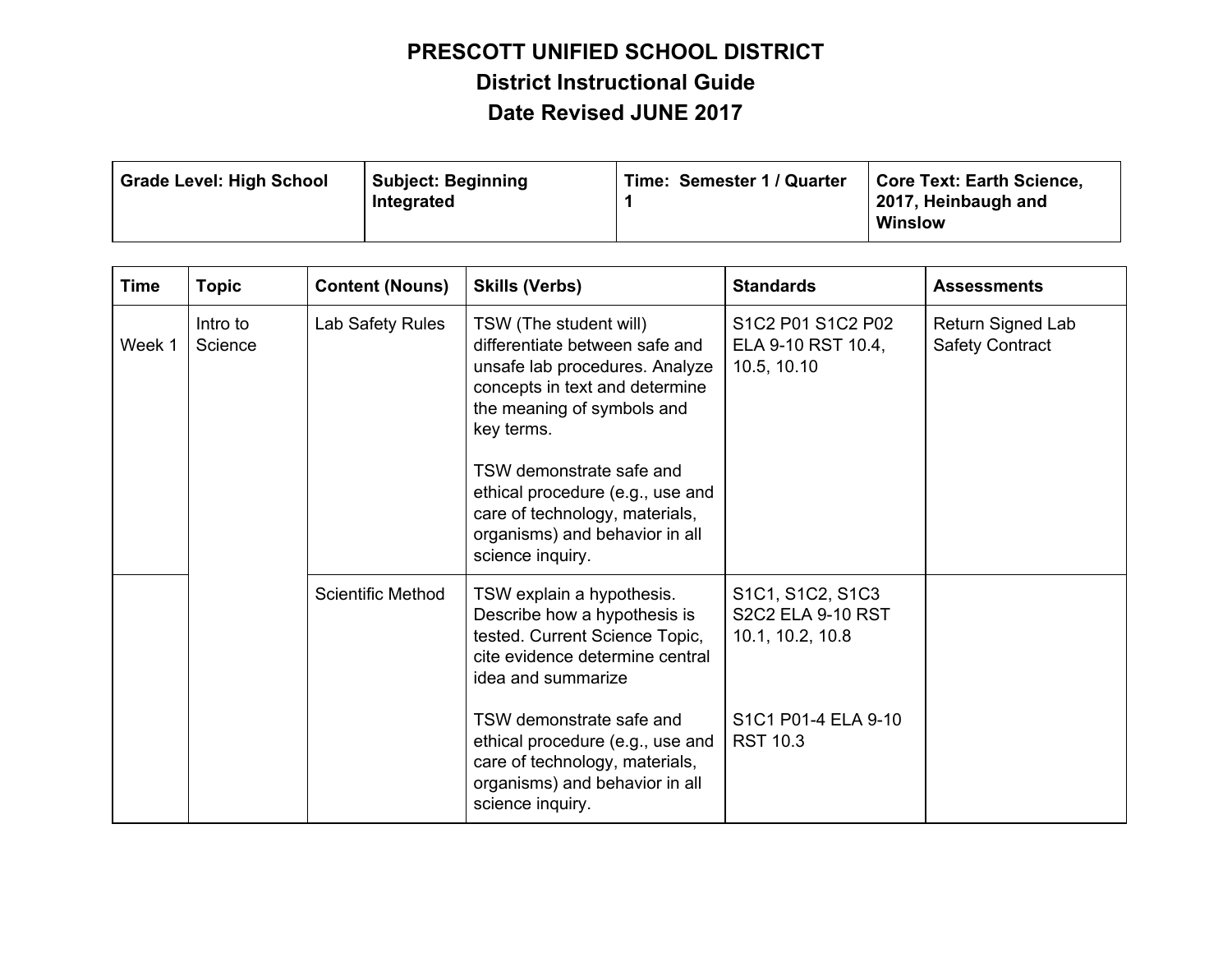| Weeks<br>$2 - 5$        | The Solar<br>System                         | The Moon and the<br>Sun                 | TSW explain the phases of the<br>Moon, eclipses (lunar and<br>solar), and the interaction of the<br>Sun, Moon, and Earth (tidal<br>effect).                                                           | S6C3PO3            |           |
|-------------------------|---------------------------------------------|-----------------------------------------|-------------------------------------------------------------------------------------------------------------------------------------------------------------------------------------------------------|--------------------|-----------|
|                         |                                             | The Planets                             | TSW explain the order,<br>composition, and relation of<br>planets to one another.                                                                                                                     | S6C3PO2<br>S6C3PO3 |           |
|                         |                                             |                                         | TSW describe the scientific<br>Theory of the origin of the solar<br>system (solar nebular<br>hypothesis).                                                                                             | S6C3P01            |           |
|                         |                                             |                                         | Describe the Big Bang Theory<br>as an explanation of the origin<br>of the universe.                                                                                                                   | S6C4PO1            |           |
|                         |                                             | Comets,<br>Asteroids,<br><b>Meteors</b> | TSW describe the<br>characteristics, location, and<br>motion of the various kinds of<br>objects in our solar system,<br>including the Sun, planets,<br>satellites, comets, meteors, and<br>asteroids. | S6C3PO2<br>S6C3PO3 | Unit Exam |
| <b>Weeks</b><br>$6 - 8$ | The Universe<br>outside our<br>Solar System | Electromagnetic<br>Spectrum             | TSW explain the relationship<br>between the wavelength of light<br>absorbed or released by an<br>atom or molecule and the<br>transfer of a discrete amount of<br>energy.                              | S5C5PO7            |           |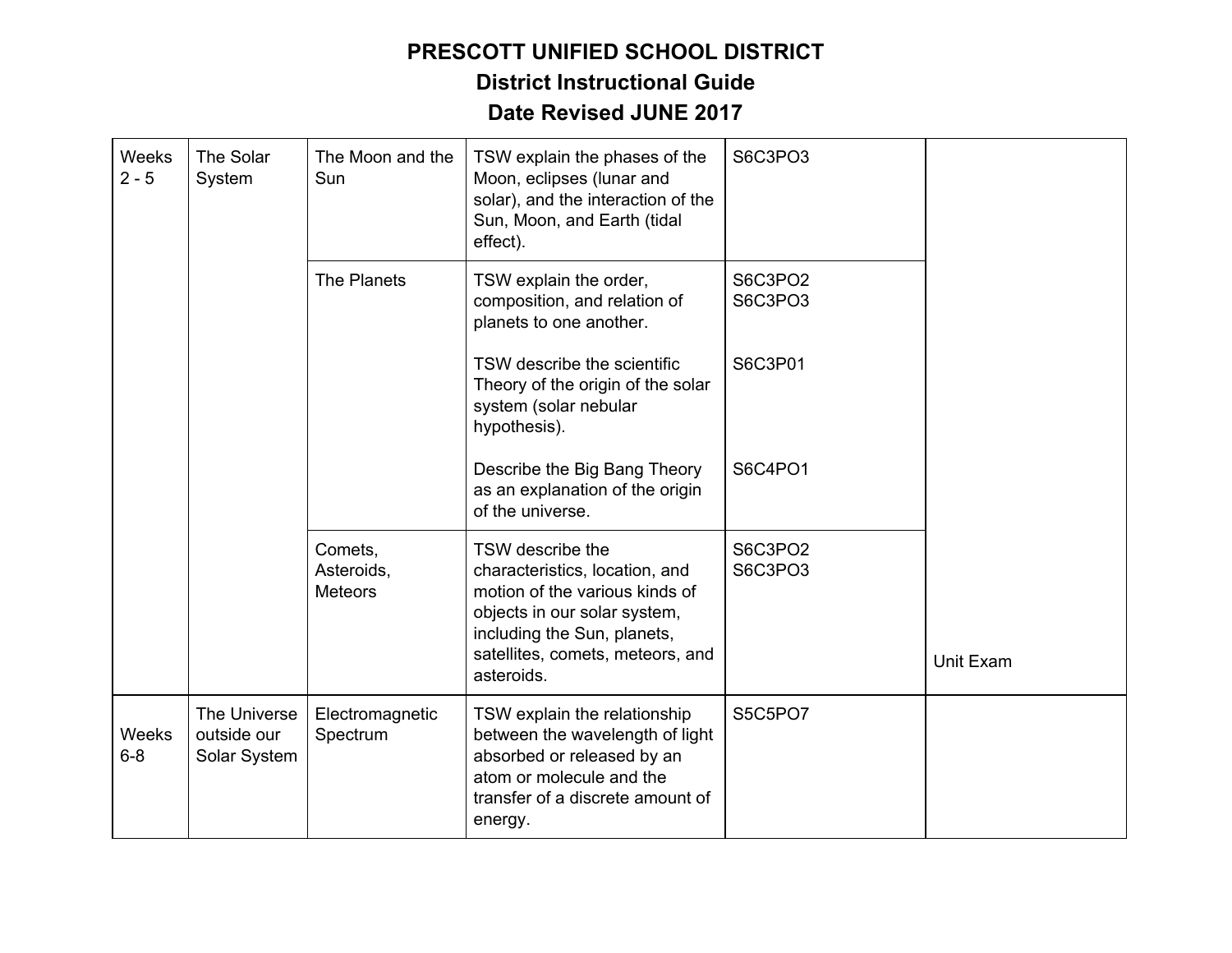|  | The Celestial<br>sphere       | TSW explain the relationships<br>and locations of stars in our<br>celestial sphere with proper<br>scientific verbiage.                                           | S5C5PO7            |           |
|--|-------------------------------|------------------------------------------------------------------------------------------------------------------------------------------------------------------|--------------------|-----------|
|  | H-R Diagram                   | TSW describe the fusion<br>process that takes place in<br>stars.<br>TSW analyze the evolution of<br>various types of stars using the<br>Hertzsprung-Russell (HR) | S6C4PO2<br>S6C4PO3 |           |
|  |                               | diagram.                                                                                                                                                         |                    |           |
|  | Life of a Star and<br>the Sun | TSW compare the evolution<br>(life cycles) of stars of different<br>masses (low and high mass).                                                                  | S6C4PO4            |           |
|  |                               | TSW will explain the formation<br>of the light elements in stars<br>and the heavier elements in<br>Supernova explosions.                                         | S6C4P05            |           |
|  |                               | TSW explain the evolution and<br>life cycles of galaxies.                                                                                                        | S6C4PO6            | Unit Exam |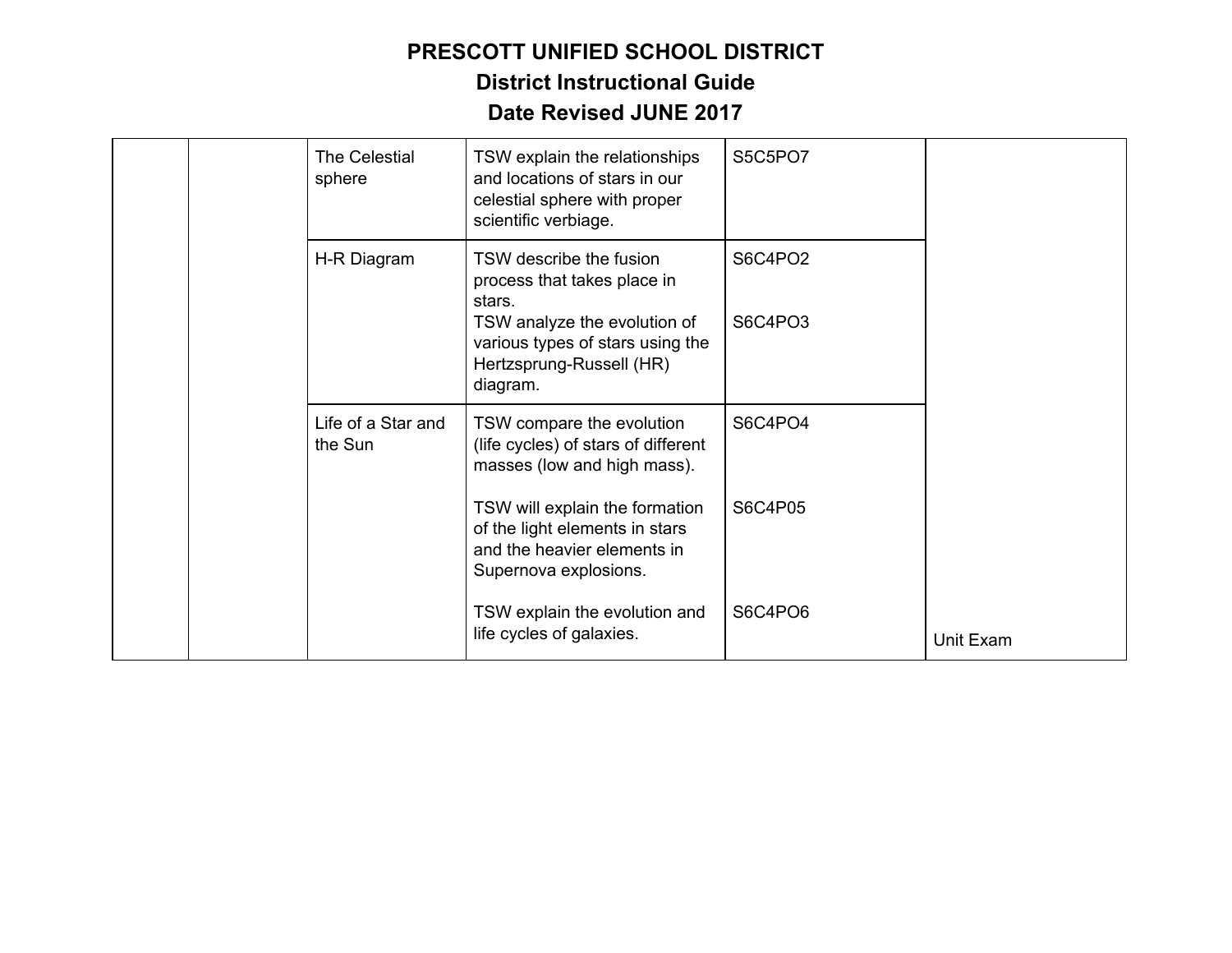| <b>Grade Level: High School</b> | Subject: Beginning<br>Integrated | Time: Semester 1/ Quarter 2   Core Text: Earth Science, | 2017, Heinbaugh and |
|---------------------------------|----------------------------------|---------------------------------------------------------|---------------------|
|                                 |                                  |                                                         | <b>Winslow</b>      |

| <b>Time</b>             | <b>Topic</b>     | <b>Content (Nouns)</b>                                                                                                                                                                   | <b>Skills (Verbs)</b>                                                                                                                                          | <b>Standards</b> | <b>Assessments</b>                                                                                       |         |           |
|-------------------------|------------------|------------------------------------------------------------------------------------------------------------------------------------------------------------------------------------------|----------------------------------------------------------------------------------------------------------------------------------------------------------------|------------------|----------------------------------------------------------------------------------------------------------|---------|-----------|
| <b>Weeks</b><br>$1 - 5$ | Dynamic<br>Earth | Earth's Interior                                                                                                                                                                         | TSW describe the composition<br>and layers of Earth's layers<br>including the crust, mantle and<br>core; describe the flow of<br>energy to and from the earth. | S6C2PO1          |                                                                                                          |         |           |
|                         |                  |                                                                                                                                                                                          | TSW demonstrate the<br>relationship between the<br>Earth's internal convection heat<br>flow and plate tectonics.                                               | S6C2PO4          |                                                                                                          |         |           |
|                         |                  | Minerals and<br>Identification                                                                                                                                                           | TSW classify rocks and<br>minerals by the following: grain,<br>color, texture and hardness                                                                     | S6C1PO1          |                                                                                                          |         |           |
|                         |                  |                                                                                                                                                                                          |                                                                                                                                                                |                  | TSW identify ways materials<br>are cycled within the Earth<br>system (i.e., water cycle, rock<br>cycle). | S6C1PO1 | Unit Exam |
|                         |                  | Rocks and the<br>TSW identify ways materials<br>S6C1PO1<br>are cycled within the Earth<br>Rocks Cycle<br>system (i.e., water cycle, rock<br>cycle).<br>S6C1PO1<br>TSW classify rocks and |                                                                                                                                                                |                  |                                                                                                          |         |           |
|                         |                  |                                                                                                                                                                                          |                                                                                                                                                                |                  |                                                                                                          |         |           |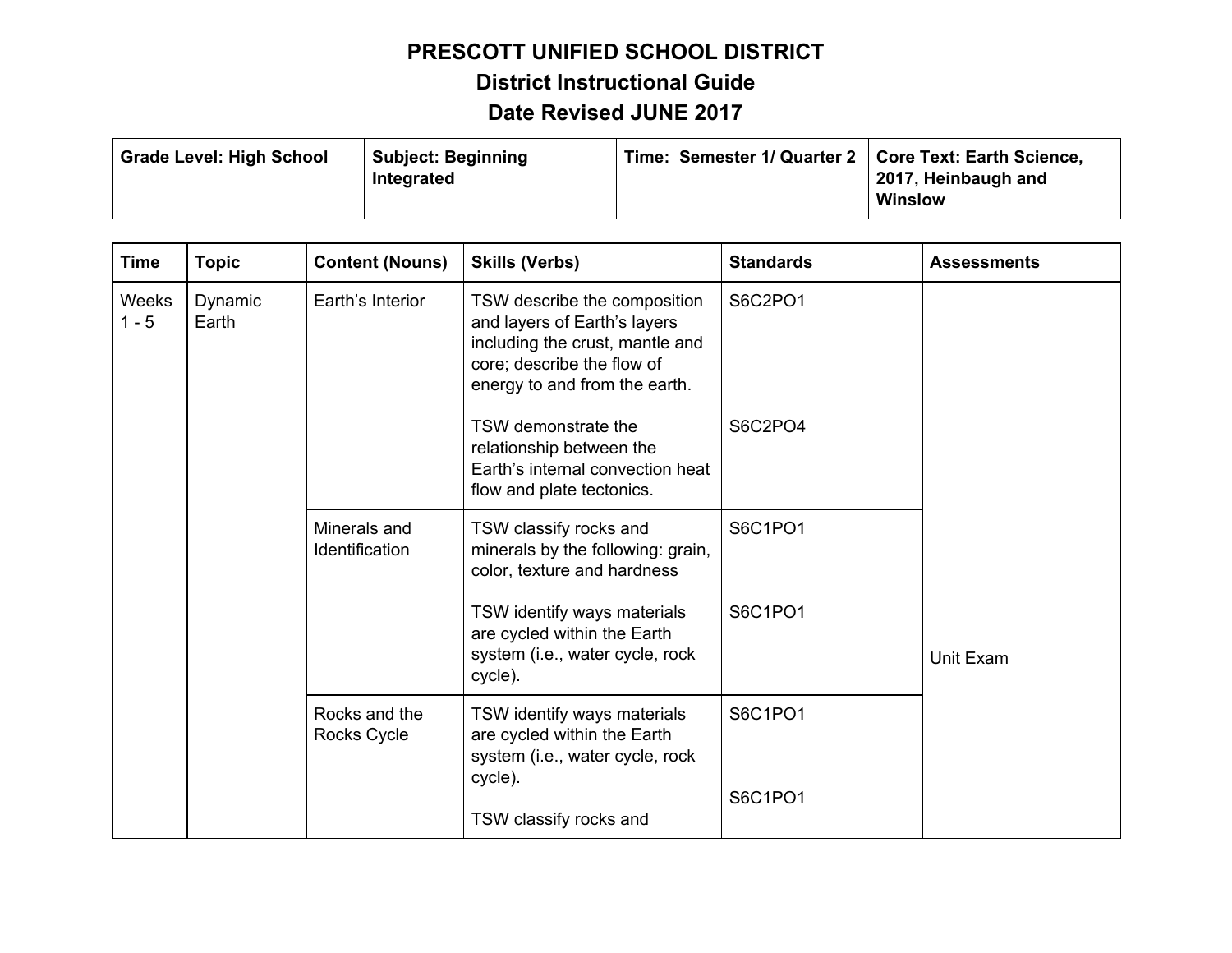|  |                 | minerals by the following: grain,<br>color, texture and hardness<br>TSW explain how the rock<br>cycle is related to plate<br>tectonics.<br>TSW demonstrate how<br>dynamic processes such as<br>weathering, erosion,<br>sedimentation, metamorphism,<br>and orogenesis relate to<br>redistribution of materials within<br>the Earth system | S6C1PO3<br>S6C1PO2 |  |
|--|-----------------|-------------------------------------------------------------------------------------------------------------------------------------------------------------------------------------------------------------------------------------------------------------------------------------------------------------------------------------------|--------------------|--|
|  | Earth's History | TSW interpret a geologic time<br>scale.                                                                                                                                                                                                                                                                                                   | S6C3PO4            |  |
|  |                 | TSW distinguish between<br>relative and absolute geologic<br>dating techniques.                                                                                                                                                                                                                                                           | S6C3PO5            |  |
|  |                 | TSW describe how life on Earth<br>has influenced the evolution of<br>Earth's systems.                                                                                                                                                                                                                                                     | S6C3PO7            |  |
|  |                 | TSW sequence major events in<br>the Earth's evolution (mass<br>extinctions, glacial episodes<br>using relative and absolute<br>dating.                                                                                                                                                                                                    | S6C3PO8            |  |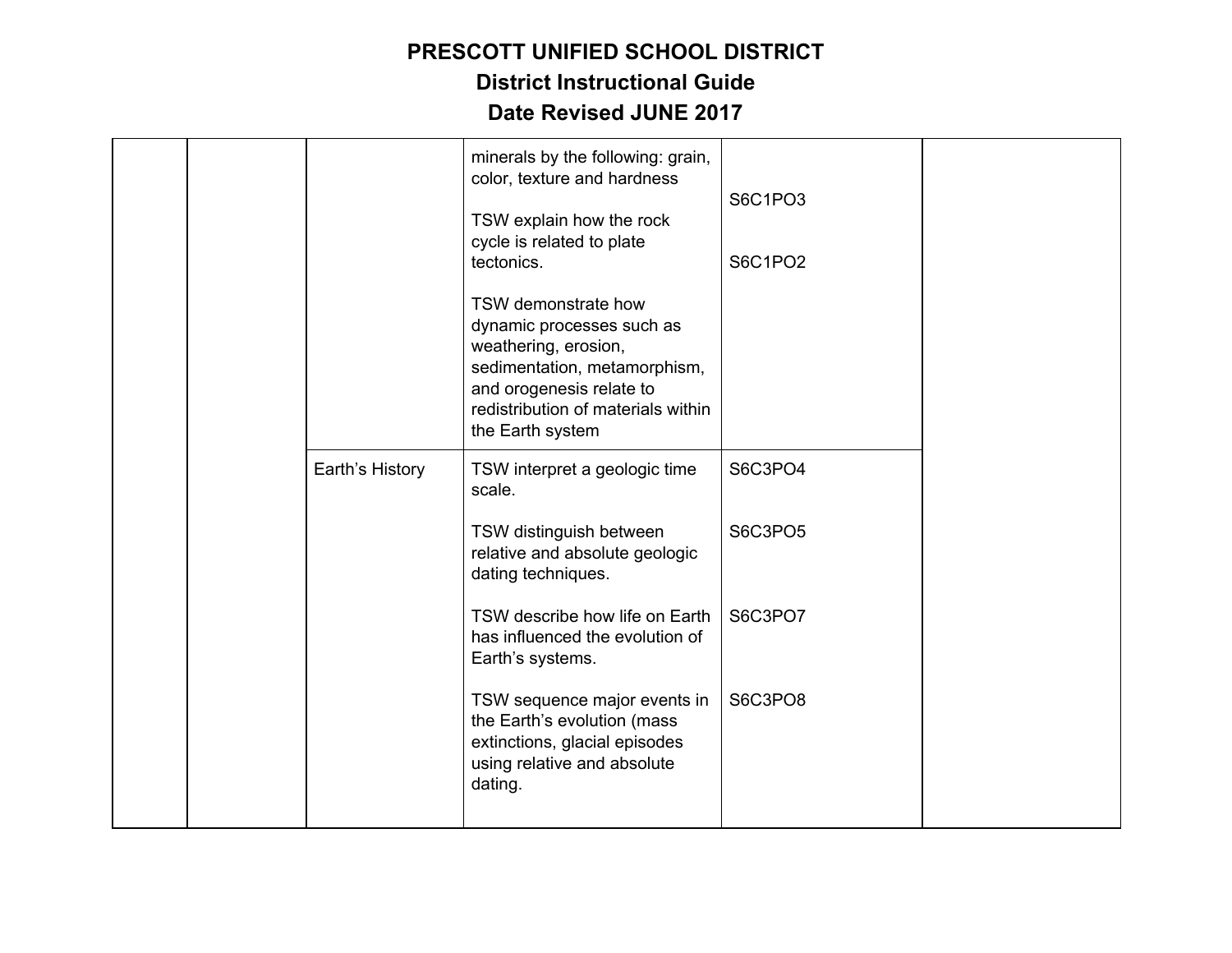|                  |                                            |                        | Analyze patterns in the fossil<br>record related to the theory of<br>organic evolution.                                                                     | S6C3PO9 | Unit Exam                           |
|------------------|--------------------------------------------|------------------------|-------------------------------------------------------------------------------------------------------------------------------------------------------------|---------|-------------------------------------|
| Weeks<br>$6 - 8$ | Forces that<br>Shape<br>Earth's<br>Surface | <b>Plate Tectonics</b> | TSW demonstrate the<br>relationships among<br>earthquakes, volcanoes,<br>mountain ranges, mid-oceanic<br>ridges, deep sea trenches, and<br>tectonic plates. | S6C2PO5 |                                     |
|                  |                                            |                        | TSW demonstrate the<br>relationship between the<br>Earth's internal convection heat<br>flow and plate tectonics.                                            | S6C2PO4 |                                     |
|                  |                                            |                        | TSW will explain the<br>mechanism of heat transfer<br>(convection, conduction,<br>radiation) among the<br>atmosphere, land masses and<br>oceans.            | S6C2P02 | <b>First Semester Final</b><br>Exam |

| <b>Grade Level: High School</b> | <b>Subject: Beginning</b><br>Integrated | Time: Semester 2/ Quarter 3 | <b>Core Text:Earth Science,</b><br>2017, Heinbaugh and<br><b>Winslow</b> |
|---------------------------------|-----------------------------------------|-----------------------------|--------------------------------------------------------------------------|
|                                 |                                         |                             |                                                                          |

| Time | <b>Topic</b> | <b>Content (Nouns)</b> | <b>Skills (Verbs)</b> | <b>Standards</b> | Assessment |
|------|--------------|------------------------|-----------------------|------------------|------------|
|      | Forces that  | Volcanoes              | TSW demonstrate the   | S6C2PO4          |            |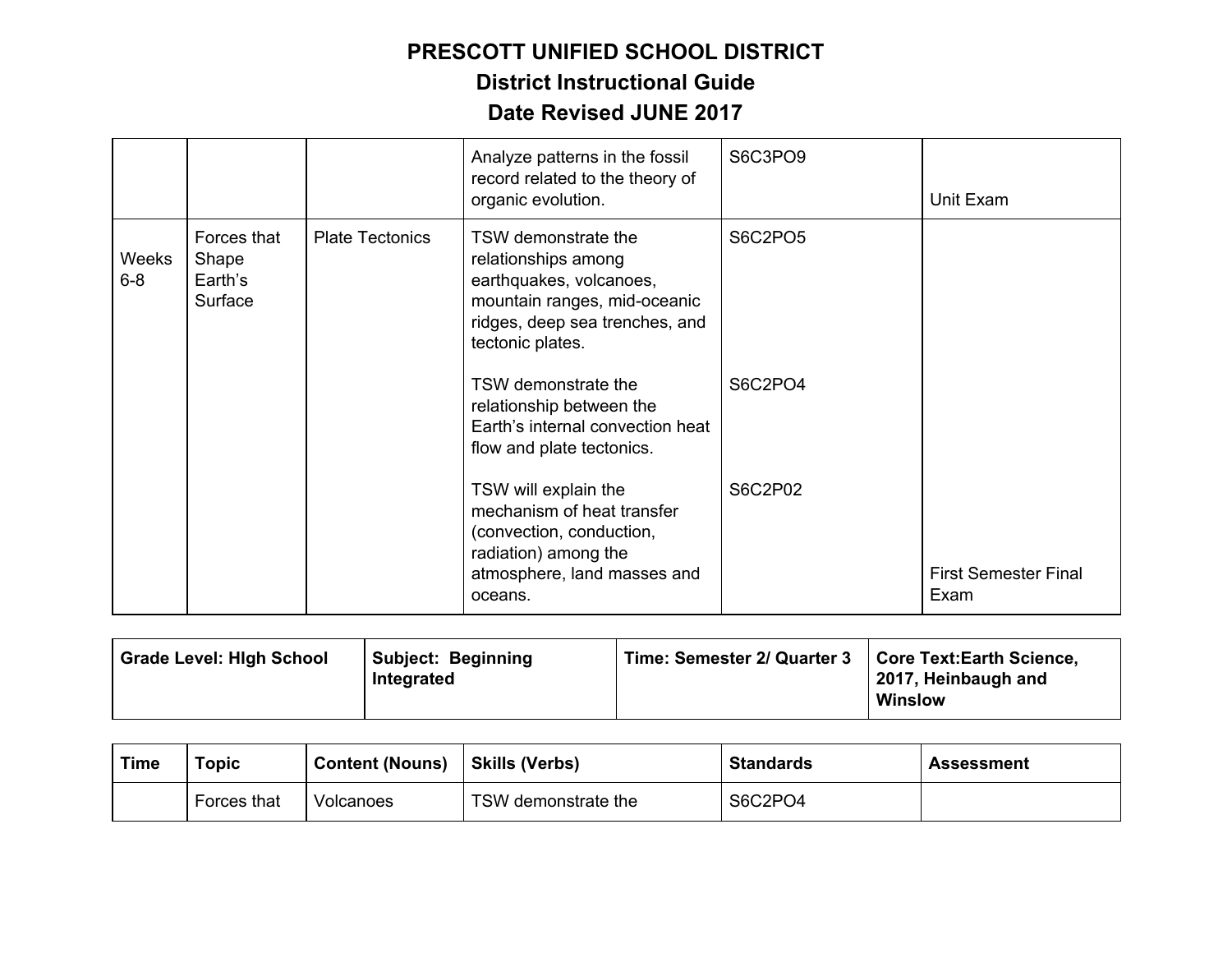| Weeks<br>$1 - 4$ | Shape<br>Earth's<br>Surface |             | relationship between the<br>Earth's internal convection heat<br>flow and plate tectonics.<br>TSW demonstrate the<br>relationships among<br>earthquakes, volcanoes,<br>mountain ranges, midoceanic<br>ridges, deep sea trenches, and<br>tectonic plates. | S6C2PO5             |           |
|------------------|-----------------------------|-------------|---------------------------------------------------------------------------------------------------------------------------------------------------------------------------------------------------------------------------------------------------------|---------------------|-----------|
|                  |                             | Earthquakes | TSW distinguish among<br>seismic S, P, and surface<br>waves.                                                                                                                                                                                            | S6C2PO6             |           |
|                  |                             |             | TSW analyze the seismic<br>evidence (S and P waves) used<br>to determine the structure of<br>the Earth.                                                                                                                                                 | S6C2PO7             |           |
|                  |                             |             | TSW demonstrate the<br>relationships among<br>earthquakes, volcanoes,<br>mountain ranges, mid-oceanic<br>ridges, deep sea trenches, and<br>tectonic plates                                                                                              | S6C2PO5             | Unit Exam |
| Week<br>$5 - 8$  | Earth's<br>Atmosphere       | Climate     | TSW explain the effect of heat<br>transfer on climate and<br>weather, desertification,<br>glaciation.                                                                                                                                                   | S6C2PO9<br>S6C2PO16 |           |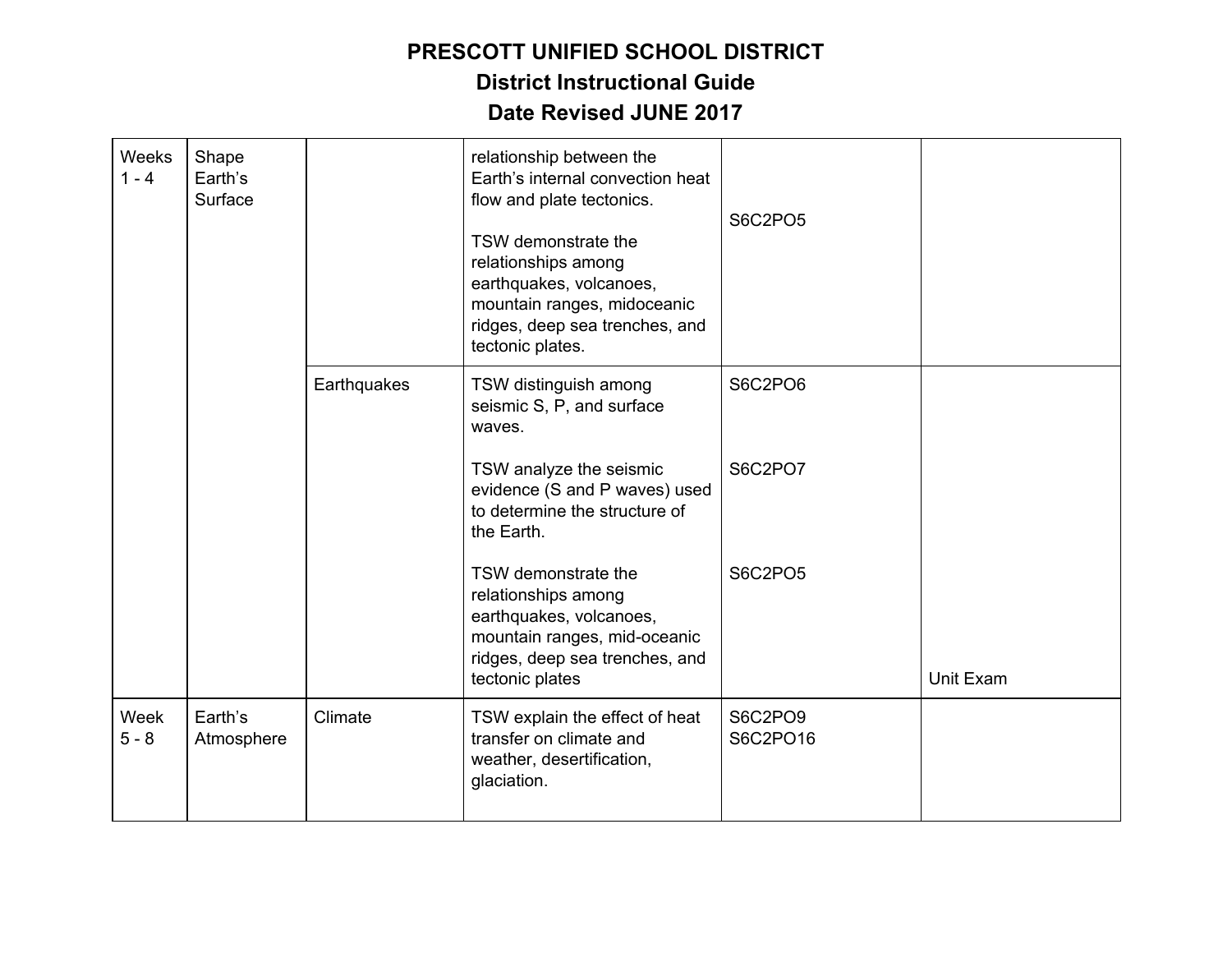|  |                          | TSW list the factors that<br>determine climate (e.g.,<br>altitude, latitude, water bodies,<br>precipitation, prevailing winds,<br>topography). | S6C2PO15 |           |
|--|--------------------------|------------------------------------------------------------------------------------------------------------------------------------------------|----------|-----------|
|  | Meteorology -<br>Weather | TSW explain the effect of heat<br>transfer on climate and<br>weather.                                                                          | S6C2P03  |           |
|  |                          | TSW describe the origin, life<br>cyclic, behavior of weather<br>systems (air masses, front, high<br>and low systems).                          | S6C2PO11 |           |
|  |                          | Describe the conditions that<br>causes Severe Weather<br>(hurricanes, tornadoes,<br>thunderstorms).                                            | S6C2PO12 |           |
|  |                          | Propose appropriate safety<br>measures that can be taken in<br>preparation for severe weather.                                                 | S6C2PO13 | Unit Exam |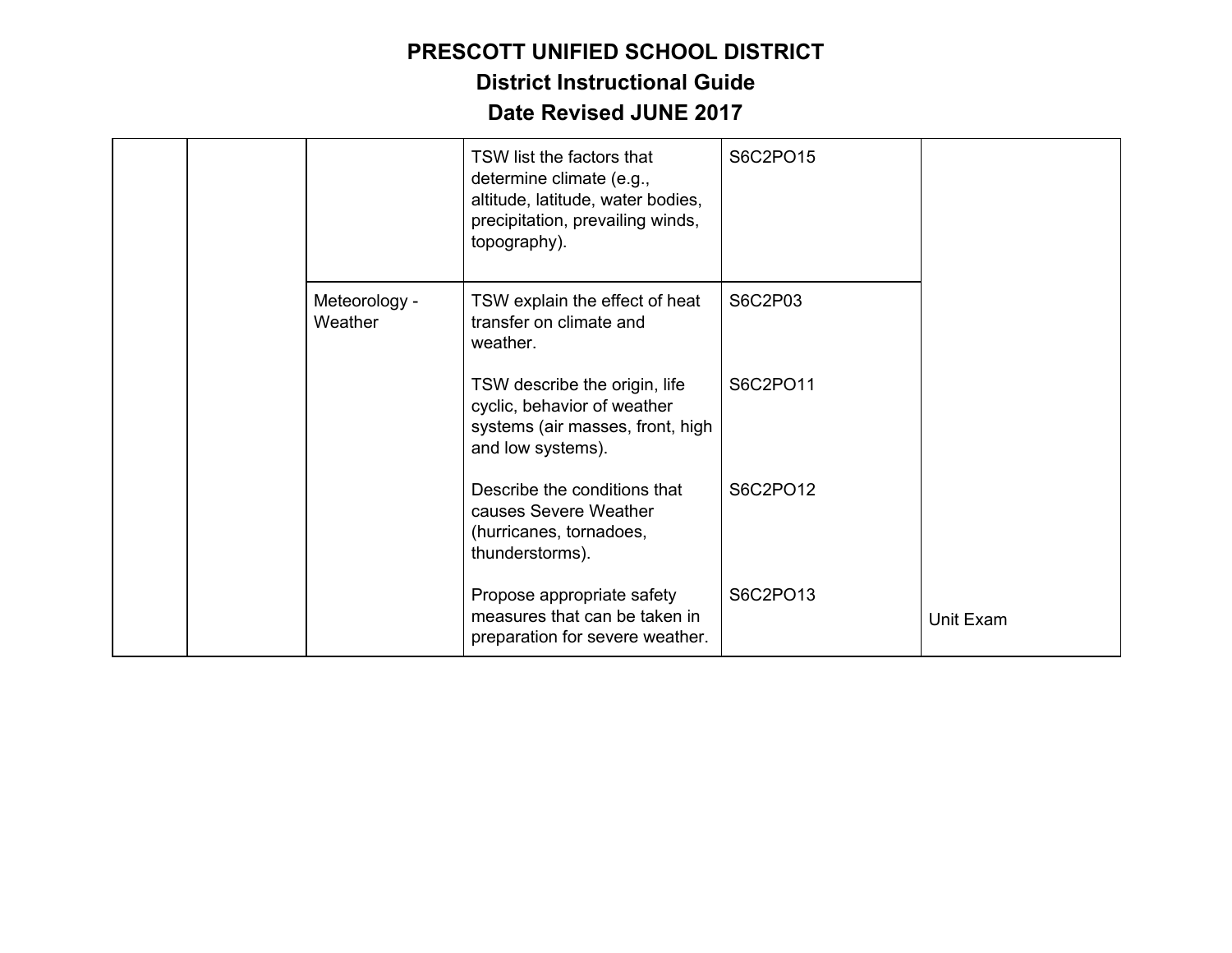| <b>Grade Level: High School</b> | <b>Subject: Beginning</b><br>Integrated | Time: Semester 2/ Quarter 4   Core Text: Earth Science, | 2017, Heinbaugh and<br><b>Winslow</b> |
|---------------------------------|-----------------------------------------|---------------------------------------------------------|---------------------------------------|
|---------------------------------|-----------------------------------------|---------------------------------------------------------|---------------------------------------|

| <b>Time</b>      | <b>Topic</b>              | <b>Content</b><br>(Nouns)       | <b>Skills (Verbs)</b>                                                                                                                                                   | <b>Standards</b> | <b>Assessment</b> |
|------------------|---------------------------|---------------------------------|-------------------------------------------------------------------------------------------------------------------------------------------------------------------------|------------------|-------------------|
| Weeks<br>$1 - 6$ | Earth's Water<br>Features | Cycles in the<br>Earth's System | TSW identify ways materials<br>are cycled within the Earth<br>system (i.e., carbon cycle,<br>water cycle, rock cycle).                                                  | S6C1PO1          | Unit Exam         |
|                  |                           |                                 | TSW describe factors that<br>impact current and future water<br>quantity and quality including<br>surface, ground, and local<br>water issues.                           | S6C1PO5          |                   |
|                  |                           | Oceanography                    | TSW identify the topographical<br>features of the ocean, such as<br>the continental shelf,<br>mid-Atlantic Ridge, mid-Atlantic<br>Rift, slope, seamount, and<br>trench. | S6C2PO5          |                   |
|                  |                           |                                 | TSW describe ocean currents<br>and upwelling, gyres, the<br>Coriolis Effect, and bathymetric<br>mapping.                                                                | S6C2PO10         | Unit Exam         |